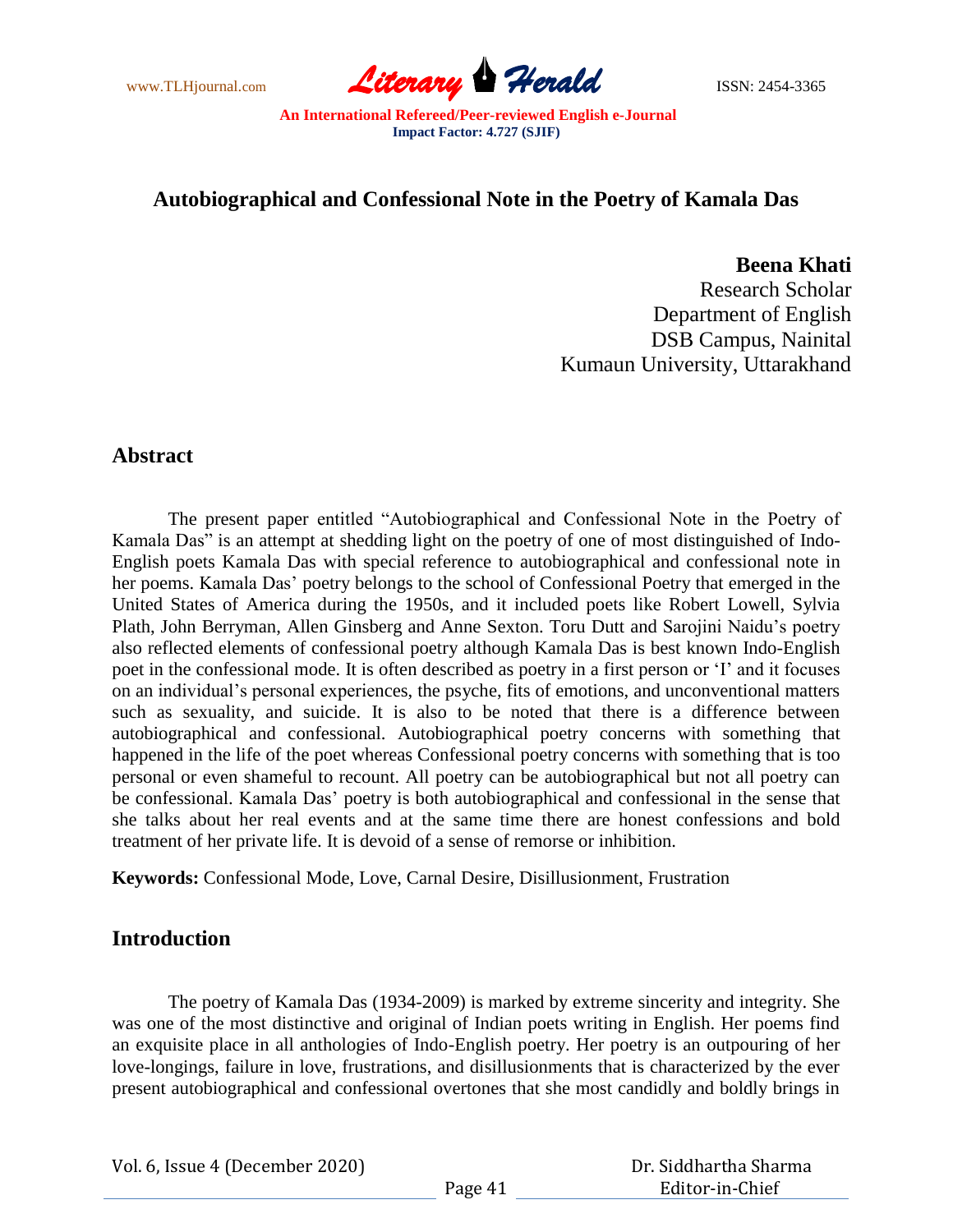

her poems. In her poetry, she has brought forth various stages of her life from childhood to married life and then post marriage period. Her poetry can be called a kind of "psychological striptease" that she herself enacts and at the center of her poetry is her own personality i.e., her "personal self" and the most striking feature of her poems are honest confessions.

Kamala Das has been called a poet in the confessional mode. A confessional poet talks about personal emotional experiences which are normally considered as taboo. Confessional poetry is highly, in fact, all autobiographical because it stems from real life experiences of the poet. To be a successful poet, T. S. Eliot emphasized on the Theory of Impersonal Poetry by stressing that a poet should do away with the 'personal' or 'subjective' part in him and poetry should be independent of its poet. According to Eliot, poetry is an "escape from emotion". However, in case of confessional mode of poetry, the personal part of the poet is of utmost importance and there is no escape from emotion but an expression of it with spontaneity. Kamala Das achieves impersonality by rising to the universal and general from the personal and particular. Her intensely personal experiences turn into a general truth.

Kamala Das" first anthology entitled "*Summer in Calcutta*" came out in 1965 and it contained fifty poems. Her poetic tone was established through this very first publication and it was to continue throughout her subsequent works. Most of these poems, with few exceptions, had the theme of love, or failure in love. In the poem *"My Grandmother's House,* the poet reminiscences about the happy carefree childhood she spent at her family- home in Malabar in the company of her doting grandmother. There is a profound nostalgic yearning for the past when her grandmother showered her unconditional love and affection on the poet. The grandmother is fondly remembered in a number of poems and serves as a source of Das"s happy childhood that symbolized love and protection. The poet says;

There is a house now far away where once

I received love…That woman died,

The house withdrew into silence, (My Grandmother's House)

Kamala Das herself wrote "From every city I have lived, I have remembered the noons in Malabar with an ache growing inside me, a home-sickness". The old Malabar house provided her love, security and protection but with her grandmother's death everything vanished forever. The world outside, the city life is monotonous, unwelcoming and defiled to the poet. Kamala Das in the poem *"A Hot Noon in Malabar"* contrasts her happy past with miserable present. In the past everything was familiar, full of innocence and charm. "*The Blood*", a long poem in which the poet reminiscences her happy past, also evokes her yearning for the old house at Malabar and the grandmother who is no more alive. Again, it's an autobiographical poem full of wistful nostalgia for the good old days that have passed away and her mind is preoccupied with the thoughts of death and decay.

Vol. 6, Issue 4 (December 2020)

 Dr. Siddhartha Sharma Editor-in-Chief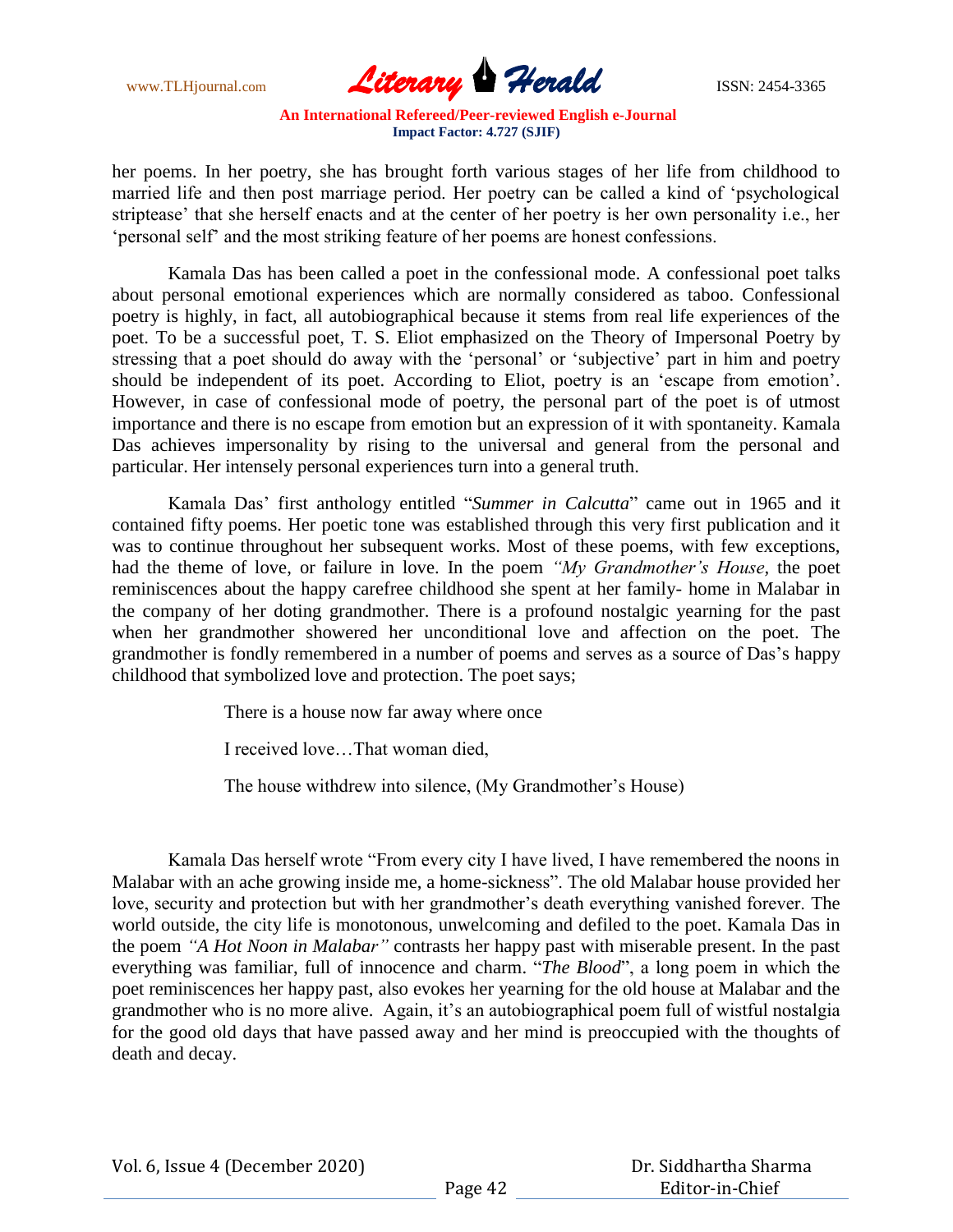

The theme of love or rather the failure in love is pervasive in her poems. Married at an early age she found herself bound to an empty relationship. Her marriage had not been a happy one and as a result there was a sense of loneliness, disillusionment and frustration. Thus, the bitter experience of married life occurs throughout her poetry and the search for spiritual gratification continues. She had bore three children but she did not find the nuptial bliss which a woman craves for. She does not advocate adultery or infidelity but searches for a relationship which gives both love and security. In one of her poems *"The Freaks"*, both the woman and her partner are freaks, who deviate in some or other way and do not behave in the way as expected of them. The relationship as portrayed in the poem is forced one, they try to make love and think of love but keep wandering off from love. She says;

> …while our minds Are willed to race towards love; But, they only wander, tripping Idly over puddles of Desire… (The Freaks)

There is no emotional connection between the male partner and the woman. Her own marriage was a loveless one and in the poem also the woman is there merely to fulfill the lust of the man. The physical desire is impure because it is bereft of any spark of love. Their hearts are compared to "empty cisterns" meaning sterile and barren. The long hours of waiting to fill the cisterns of their hearts with water of love prove to be futile as their hearts do not get filled with love but 'coiling snakes of silence'. This silence is killing and terrifying to her heart with its repulsive and horrible nature. She contemplates on her freakish nature and wonders if it"s she who is incapable of love and therefore is sterile. She puts on a brave face, a façade, to pose as if she is moved with intense carnal desire. It is her defense tool to cover for her inadequacy.

The poetry of Kamala Das is a reflection of modern woman"s life in all its nakedness and she quite flippantly through her own experiences conveys the unconventional and hidden truths of private life of a woman. In another poem "The looking-Glass", the poet again talks about the lustful relationship and the frustration resulting from lack of emotional fulfillment. In this poem the poet says the woman should admire male body and give herself over to him altogether. This is the conventional role which man expects woman to play in order to gratify his carnal desire. "The Looking-Glass" faithfully mirrors the working of male-dominated society where women are mere objects of lust gratification which is a momentary pleasure for a man but the woman yearns for emotional bond and when she is denied emotional fulfillment there is humiliation and frustration. Her own married life was like that of a trapped bird in a cage at the whims of male ego subjected to providing entertainment and pleasure.

Her poem "*The Sunshine Cat*" narrates the miserable lot of a woman who was subjected to suffering and humiliation at the hands of her own husband as well as other men. She loved

| Vol. 6, Issue 4 (December 2020) |         | Dr. Siddhartha Sharma |
|---------------------------------|---------|-----------------------|
|                                 | Page 43 | Editor-in-Chief       |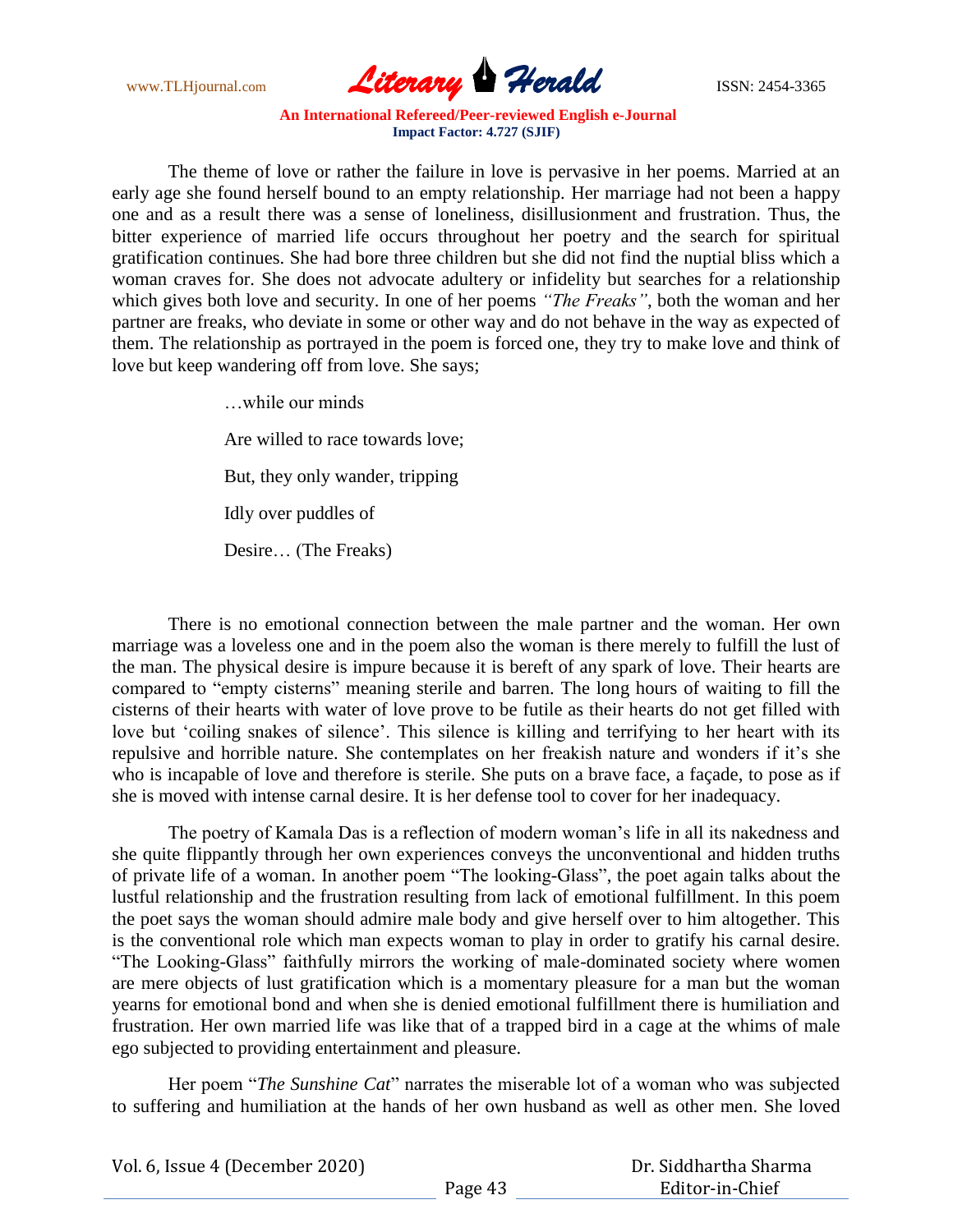

only one of them but they were all same in their attitudes. She wanted to withdraw from life and in her room her only companion was a streak of sunlight which she imagined to be a yellow cat. She reconciled to the four walls of domesticity quite like a yellow cat, a domestic animal. Her imprisoned life in that room turned her into a hair thin line like the sunshine cat as her physical health declined. She withered before her time and was no longer desirable or of any use to man. Kamala Das wants to convey that such is the lot of woman who are expected to perform the roles of wives and daughter without thinking about their own lives. The poet says;

Noticed that the cat of sunshine was only a

Line, a hair-thin line, and in the evening when

He returned to take her out, she was a cold and

Half-dead woman, now of no use at all to men.(The Sunshine Cat)

## **Conclusion**

I would like to conclude by saying that Kamala Das"s poetry is therapeutic because being autobiographical and confessional, it aims at making the readers understand the psyche of the character and in the process of revealing the inner conflicts and thoughts, and the character experiences a healing therapy. She was an unconventional woman and had an extremely modern point of view which is vividly reflected in her poetry. The woman persona of her poems represents the poet"s own personality. Devendra Kohli remarks that "her poetry is in the final analysis an acknowledgement and a celebration of the beauty and courage of being a woman". In her poetry there is a conflict between passivity and rebellion against the male-oriented universe. Kamala Das expresses her need for love from many angles with openness quite unusual in Indian literary works. Her feminine sensibility finds its expression in her attitude towards love, in the ecstatic joy that overwhelms her in being the recipient of it and the humiliating frustration she feels when denied. Srinivas Iyenger is of the view that "Kamala Das is a fiercely feminine sensibility that dares without inhibitions to articulate the hurts it has received in an intensive, largely man-made world."

## **Works Cited**

Das, Kamala. *My Story*. Sterling Publishers, 1988. Das, Kamala. *Old Playhouse and Other Poems*. Orient Longman, 2012. Das, Kamala. *Summer in Calcutta*. D C Books, 2004. Das, Kamala. *The Descendents*. Writers Workshop, 1973. Manohar, D. Murali. *Kamala Das: Treatment of Love in Her Poetry*. JIWE Publications, 1999.

 Dr. Siddhartha Sharma Editor-in-Chief